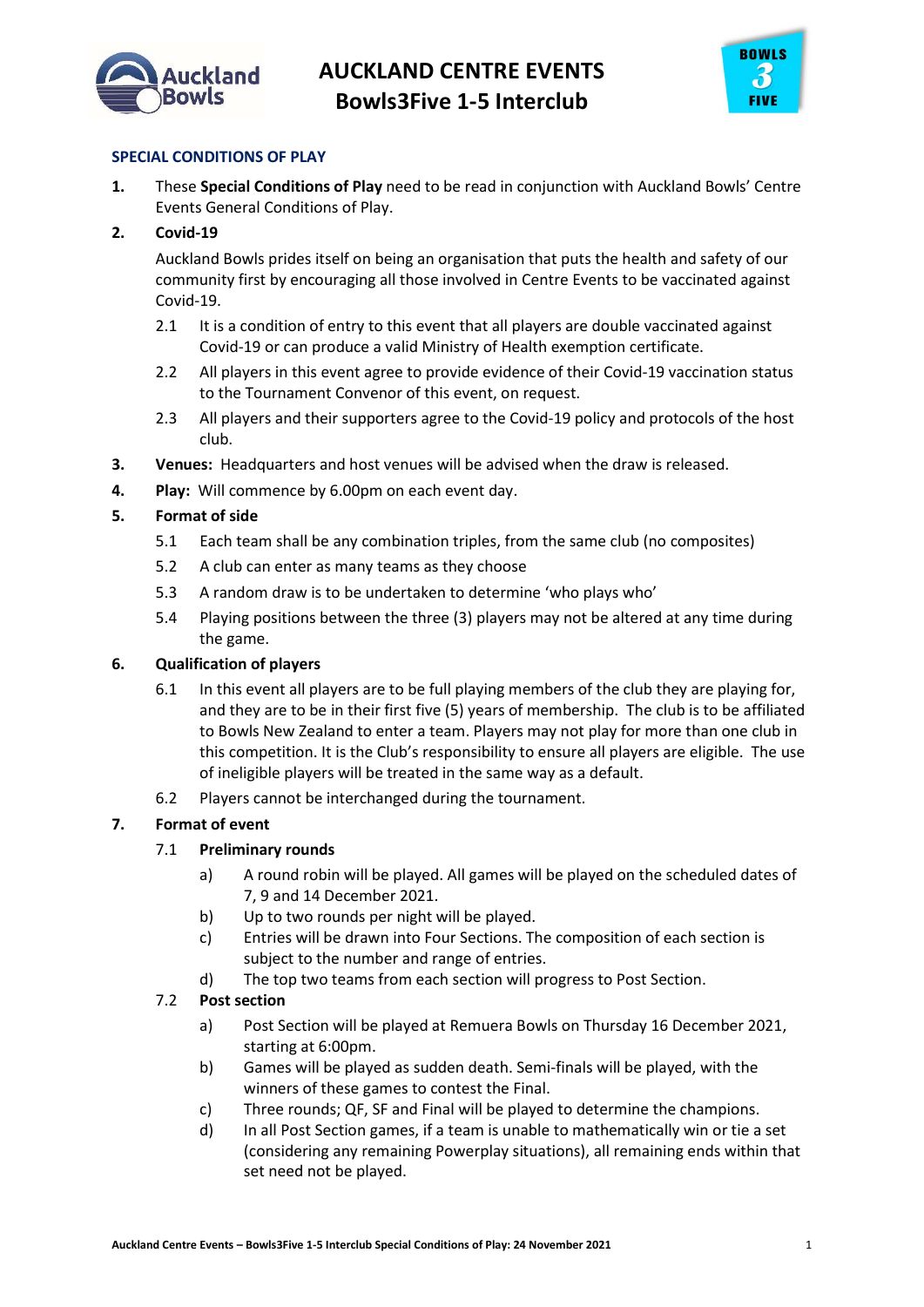



# 8. Format of play

- 8.1 The games will be played under sets play format as outlined in Law 56 of the Laws, subject to several variations as outlined below.
- 8.2 The format of the game will be two bowl triples.
- 8.3 Each game will be played over two (2) sets, with each set consisting of five (5) ends.
- 8.4 The winner of a set will be the team with the highest number of shots when the fifth end is completed.
- 8.5 If the shot scores are tied after the fifth end of a set, the set will be a draw.
- 8.6 In all preliminary round matches, all five ends of each set must be completed due to the possible impact on the ladder.

### 9. Tie breaker

- 9.1 If a game is tied after the two sets have been completed (each team having won one set or both sets having been drawn), a one end tiebreaker should be played to decide the winner.
- 9.2 The winner of the tie breaker will be awarded the game.
- 9.3 To determine who goes first, the opposing skips should toss a coin and the winner of the toss has the options as described in Clause 8.1.
- 9.4 If the end results in a tie (Law 24) it shall be replayed.

### 10. First to play

- 10.1 First set: The opposing teams shall toss a coin and the winner of the toss can choose whether their team places the mat, advises the length of jack (refer Clause 14), and then delivers the first bowl or tells the opposing team to place the mat, advise the length of jack, and then deliver the first bowl (the opposing player cannot refuse).
- 10.2 Second set: The winner of the first set shall place the mat and advise the length of jack (refer Clause 14) and then deliver the first bowl. If the first set is a draw, the winner of the last scoring end in that set shall place the mat, advise the length of jack (refer Clause 14) and then deliver the first bowl.
- 10.3 Tie breaker: The opposing skips should toss a coin and the winner of the toss has the options as described in Clause 8.1.
- 10.4 In all ends after the first end of each set, the winner of the previous scoring end shall place the mat, advise the length of jack (refer Clause 14) and then deliver the first bowl.

### 11. Re-spotting the jack

- 11.1 If a jack in motion passes completely outside the boundaries of the rink of play (left, right or over the face of the bank), comes to rest in any hollow in the face of the bank, or rebounds to a distance of less than 20 metres from the mat line, the end shall not be declared dead, and the jack should instead be placed with the nearest point of the jack to the mat-line at 2 metres, at a spot on the rink which is 2 metres from the front ditch and on the centre line.
- 11.2 If the spot mentioned in Clause 9.1 is partly or completely covered by a bowl, the jack should be placed as close as possible to the covered spot, in line with and between that spot and the corresponding spot at the opposite end of the rink, without touching a bowl.

#### 12. Scoring

12.1 Three (3) game points will be awarded for each game won. No game points are awarded for any game lost.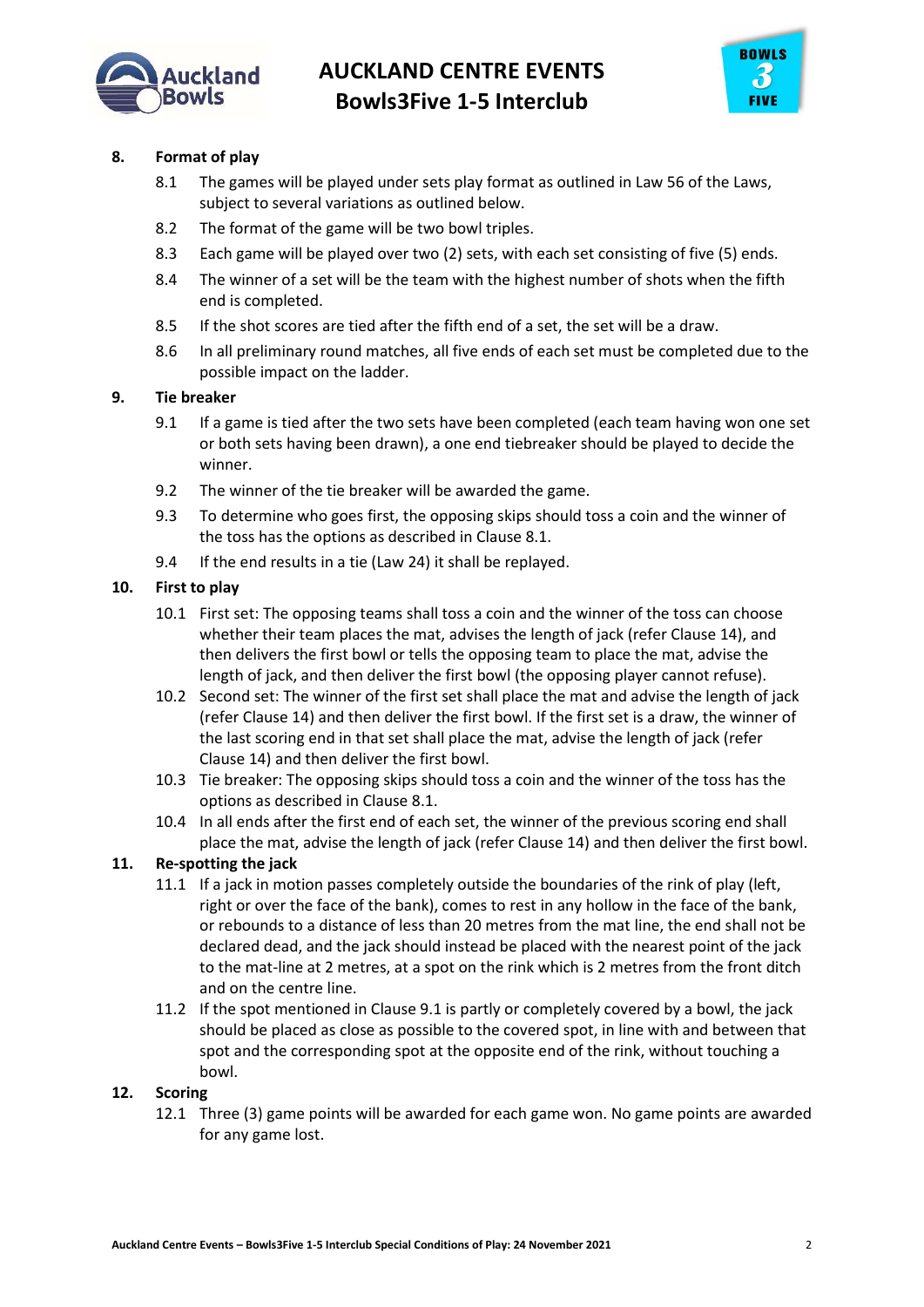

# AUCKLAND CENTRE EVENTS Bowls3Five 1-5 Interclub



- 12.2 One (1) set point will be awarded for each set won. A half-set point (0.5) will be awarded for each set drawn. No set points are awarded for any set lost (the tiebreaker is not a set).
- 12.3 If a game is forfeited or defaulted (Clause 12) the nonoffending team will be awarded three points for win, two set points and a net total of two (2) shots.

# 13. Determining a winner

- 13.1 Highest number of game points scored.
- 13.2 If game points are equal, the team with the highest net total of set points (total set points for – total set points against) shall be ranked higher.
- 13.3 If game points and net set points are equal, the team with the highest net total shots (total shots for – total shots against) over all games in the section (including tie breaker ends) shall be ranked higher.
- 13.4 If game points, net set points, and net total shots are all equal, the toss of the coin will determine the higher ranked team.

## 14. Forfeit and default

- 14.1 If a team is unable to complete any game already commenced, then their opponents shall win on forfeit.
- 14.2 No entered team will withdraw without just cause. The Controlling Body will require evidence to substantiate the withdrawal. Any offending team may be penalised \$100 per team per game defaulted.
- 14.3 Scoring of games subject to Forfeit or Default stated in Clause 10.3.

## 15. Powerplay

- 15.1 A Powerplay enables a team to earn double the shots scored (by that team) in any nominated end.
- 15.2 Teams will be allowed one Powerplay end per game (not per set) as nominated by the team to the opposing team.
- 15.3 Both teams can nominate to use the Powerplay in the same end of a set. If a Team does not nominate to use its one Powerplay end in a game, that Powerplay is lost.
- 15.4 There are no Powerplays available for use in a tiebreak.

### 16. Placing the mat and jack

- 16.1 The centre line of the rink will be marked by three (3) fixed nominated lengths at each end of the green by markings.
- 16.2 Spot One: (long) shall be 2 metres from the front ditch.
- 16.3 Spot Two: (medium) shall be 5 metres from the front ditch.
- 16.4 Spot Three: (short) shall be 8 metres from the front ditch.
- 16.5 The mat shall be permanently placed 23 metres from Spot Three (short), which is 31 metres from the front ditch. A line may be drawn on the rink for the ease of reference.
- 16.6 The skip from the team to play first in the end will nominate the length (short, medium, long) to place the jack at the opposite end.
- 16.7 All fixed nominated lengths are of a legal distance of 23 metres or greater.
- 17. Substitutions: There shall be no player substitutions once a game has commenced.

# 18. Movement of players during play

Players will be able to follow their bowls up to the head under the following circumstances:

- 18.1 Lead: after delivery of their second bowl.
- 18.2 Second: after delivery of their second bowl.
- 18.3 Skips: after delivery of their first bowl.